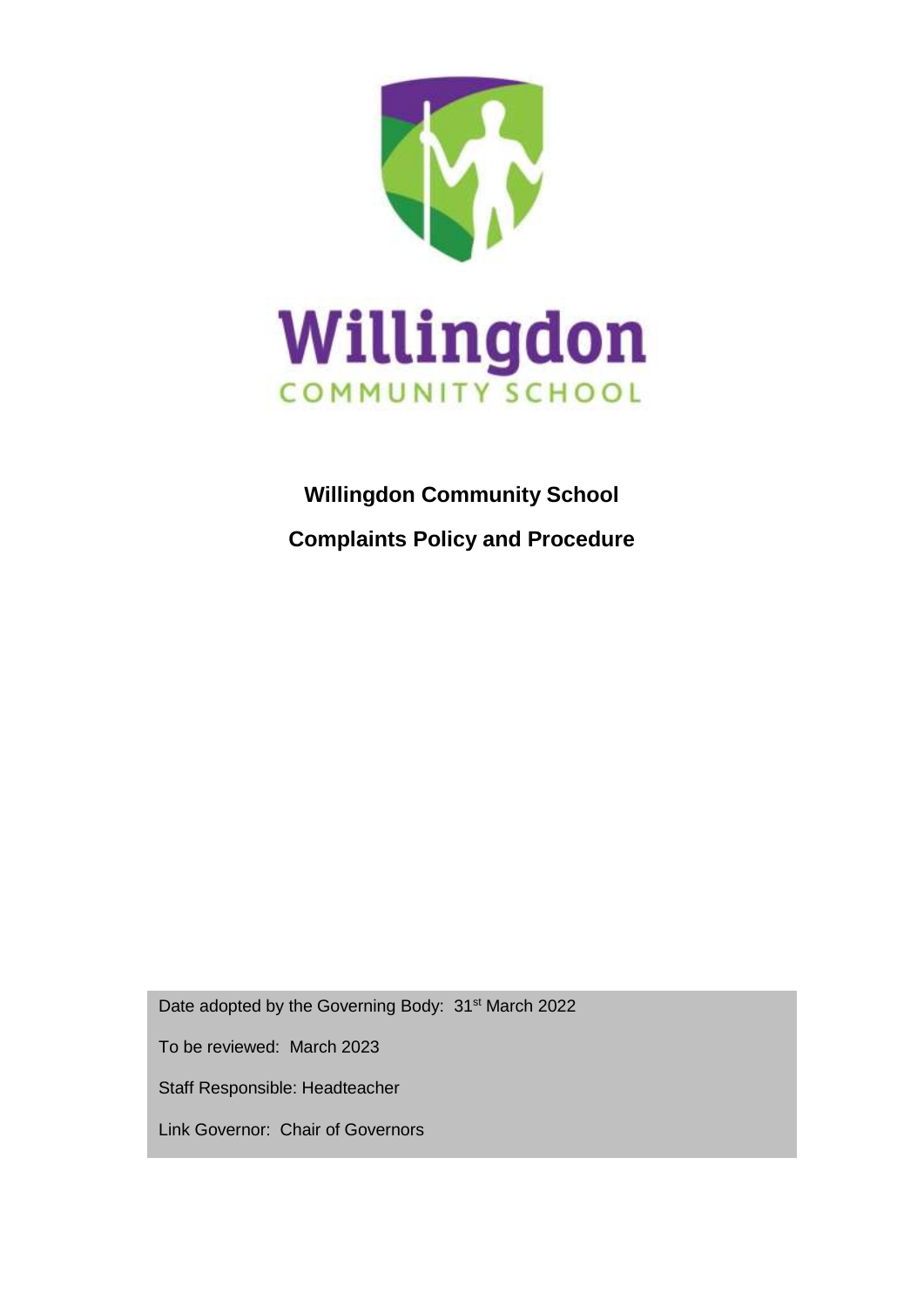#### **Contents**

| <b>CONTENTS</b>                                                |                |  |  |
|----------------------------------------------------------------|----------------|--|--|
| <b>Willingdon Community School Contact Details:</b>            | 1.             |  |  |
| Introduction:                                                  | 1              |  |  |
| The difference between a concern and a complaint               |                |  |  |
| Who can make a complaint?                                      | $\overline{c}$ |  |  |
| How to raise a concern or make a complaint                     | $\overline{2}$ |  |  |
| Withdrawal of a complaint                                      | 3              |  |  |
| Complaints outside the scope                                   | 5              |  |  |
| Complaint campaigns                                            | 6              |  |  |
| Duplicate complaints                                           | $\overline{7}$ |  |  |
| The Complaints Procedure                                       | 8              |  |  |
| Informal                                                       | 8              |  |  |
| Stage 1 - Review by Headteacher                                | 8              |  |  |
| Stage 2 - Investigation by Governing Board                     | 9              |  |  |
| 1.<br>10                                                       |                |  |  |
| 2.<br>10                                                       |                |  |  |
| 10<br>3.                                                       |                |  |  |
| 10<br>o                                                        |                |  |  |
| 10<br>$\mathbf O$                                              |                |  |  |
| 10<br>$\mathsf{o}$                                             |                |  |  |
| Stage 3 - Governing Board Review Panel                         | 10             |  |  |
| Stage 3: Timeline                                              | 10             |  |  |
| Stage 3: Panel Membership                                      | 11             |  |  |
| Stage 3: Hearing Process                                       | 11             |  |  |
| <b>Further Recourse</b>                                        | 13             |  |  |
| Unreasonably persistent complaints                             |                |  |  |
| Stopping responding                                            | 14             |  |  |
| Duplicate complaints                                           | 14             |  |  |
| If there are new aspects, we will follow this procedure again. | 14             |  |  |
| Unreasonable Complaints                                        | 14             |  |  |
| Barring from the School Premises                               |                |  |  |

[Appendix A: Roles and Responsibilities](#page-16-0)[Complainant](#page-16-1)[Investigator](#page-16-2)[Clerk to the Governing Body](#page-17-0)[Panel Chair](#page-17-1)[Panel Member](#page-17-2)

[Appendix B: Complaint Form](#page-19-0) 19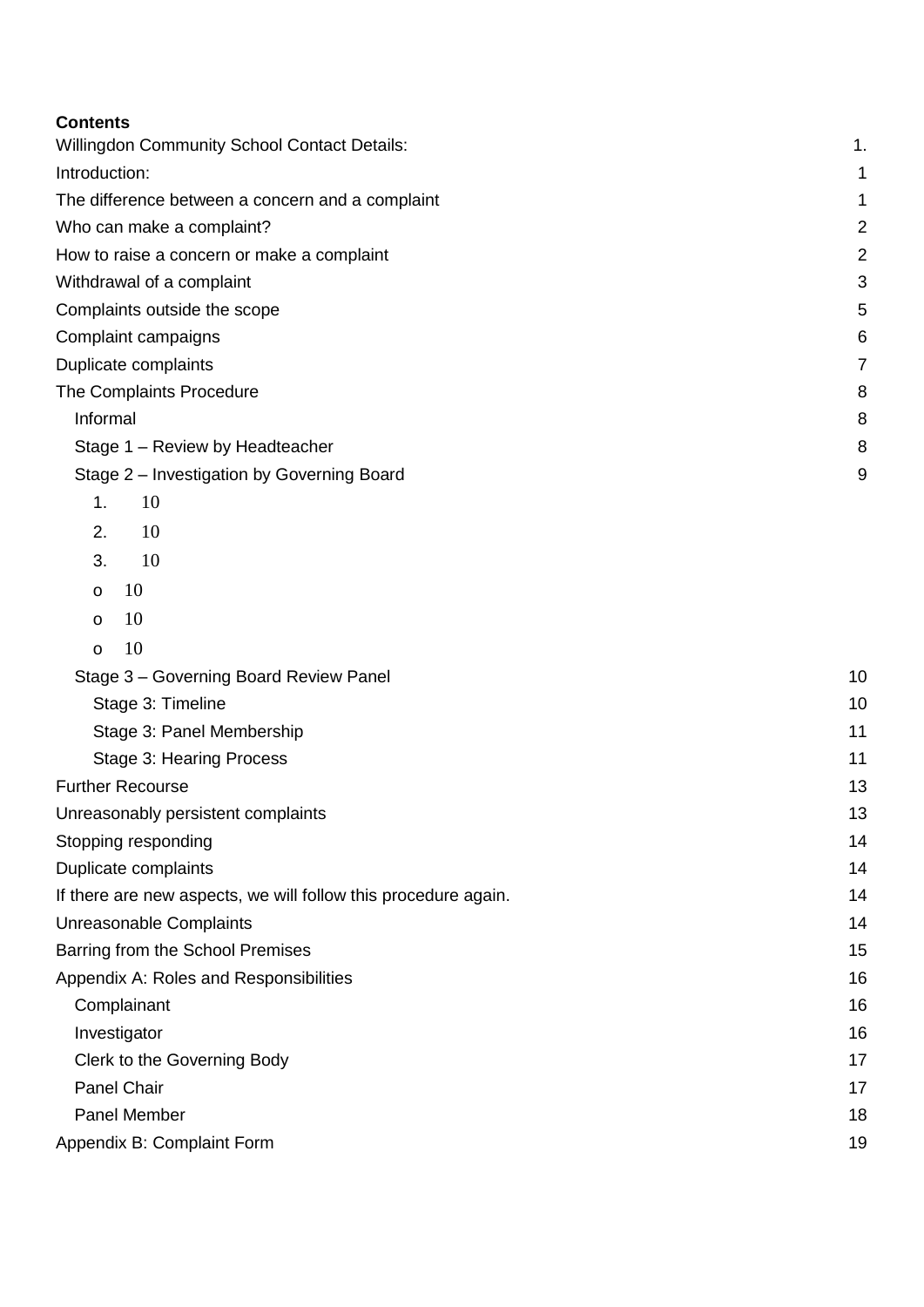# <span id="page-2-2"></span>**Willingdon Community School Contact Details:**

|                              | <b>Name</b>       | <b>Contact Details</b>                                           |
|------------------------------|-------------------|------------------------------------------------------------------|
| <b>School Office</b>         | Miss Julie Heard  | Email: office@willingdonschool.org.uk<br>Telephone: 01323 485254 |
|                              | Ms Jenny Williams |                                                                  |
| Headteacher                  | Mrs Emily May     | Email: office@willingdonschool.org.uk<br>Telephone: 01323 485254 |
| <b>Chair of Governors</b>    | Mr Clive Hale     | Email: chale@willingdonschool.org.uk<br>Telephone: 01323 485254  |
| Clerk to the Governing Board | Miss Sam Rogers   | Email: Clerk@willingdonschool.org.uk<br>Telephone: 01323 485254  |

#### <span id="page-2-0"></span>**Introduction**

The central objective of Willingdon Community School is to create and maintain a safe, happy and healthy learning environment where every pupil can achieve their full potential. The staff and governing board work in a spirit of co-operation with parents, carers and other interested parties. Throughout the process, we will be sensitive to the needs of all parties involved, and make any reasonable adjustments needed to accommodate individuals.

In line with the requirements of section 29 of the Education Act 2002, Willingdon Community School:

- has a complaints procedure that is easily accessible, simple to use and easy to understand.
- encourages resolution of concerns by informal means wherever possible.
- addresses all points at issue and provides an effective response and appropriate redress where necessary.
- resolves issues swiftly to established timescales, impartially and in a spirit of co-operation.
- provides a fair investigation by an independent person where necessary.
- respects, as appropriate, confidentiality.
- ensures that the Governing Board regularly monitors complaints received by the school.
- acts in accordance with the requirements of the General Data Protection Regulations (GDPR) and Data Protection Act 2018.

Willingdon Community School prides itself on the quality of the teaching and the pastoral care we provide for our pupils. If parents, carers or members of the public have concerns, they can expect the issues they raise to be treated seriously by the school and in accordance with this policy document.

## <span id="page-2-1"></span>**The difference between a concern and a complaint**

A 'concern' may be defined as '*an expression of worry or doubt over an issue considered to be important for which reassurances are sought'*.

A complaint may be generally defined as '*an expression of dissatisfaction, however made, about actions taken or a lack of action*'.

It is in everyone's interest to resolve concerns and complaints at the earliest stage. Many issues can be resolved informally, without the need for formal procedures. Willingdon Community School takes informal concerns seriously and makes every effort to resolve the matter as quickly as possible.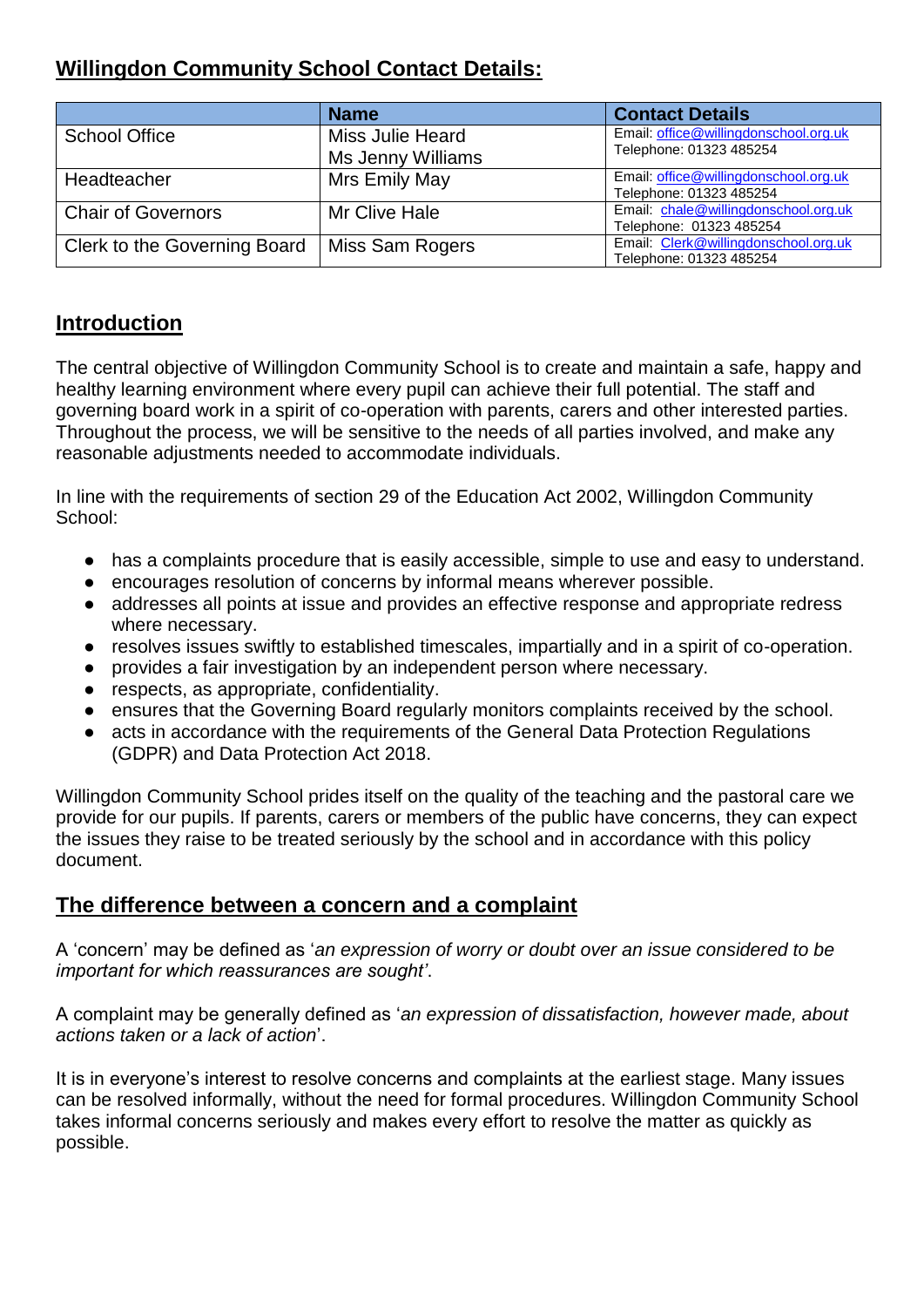However there are occasions when complainants would like to raise their concerns formally. In those cases, Willingdon Community School will attempt to resolve the issue internally, through the stages outlined within this complaints procedure.

#### <span id="page-3-0"></span>**Who can make a complaint?**

Anyone can make a complaint about any facilities or services that Willingdon Community School provides, unless separate statutory procedures apply (such as suspensions or admissions), this includes:

- Parents or carers of children currently at the school.
- Parents or carers of children no longer at the school.
- Members of the public.
- A third party acting on behalf of the complainant. In these cases, written consent will be required from the complainant before any information is disclosed.

Anonymous complaints will not normally be investigated. However, the Headteacher Mrs May or Chair of Governors Mr Clive Hale will determine as appropriate whether the complaint warrants an investigation.

## <span id="page-3-1"></span>**How to raise a concern or make a complaint**

The majority of concerns or complaints received will be from parents or carers regarding issues relating to an individual child or children. However, there may be occasions where concerns or complaints are received about the school's management of wider issues.

In nearly all cases, communicating face to face, between the appropriate member of staff and parent/carer is the most effective way to address concerns or complaints. A good discussion, when all parties are listening to each other and seeking resolutions, will frequently be the most effective and quickest way of resolving issues.

- A concern or complaint can be made in person, by letter or email, or by telephone.
- Complaints concerning the school staff (except the Headteacher) should be made in the first instance to Mrs May, Headteacher via the [school office.](#page-2-2) Please mark the complaint as 'Private and Confidential'.
- Complaints that involve or are about the Headteacher should be addressed to Mr Clive Hale, the Chair of Governors, via the Clerk to the governing board. Please mark the complaint as 'Private and Confidential'.
- Complaints about the Chair of Governors, any individual governor or the whole governing board should be addressed to the Clerk to the governing board. Please mark the complaint as 'Private and Confidential'.
- Complainants should not approach individual governors to raise concerns or complaints. They have no power to act on an individual basis and it may prevent them from considering complaints at stage 3 of the procedure.

Some complaints fall outside the school's complaints procedure, for example, staff grievances or staff conduct and/or competency (see: [Complaints outside the Scope\)](#page-5-0). In these cases, if such an issue is brought to the Headteacher's or Chair of Governor's attention, the school will follow its own internal personnel processes. The complainant will be informed that an issue is to be considered as part of the school's personnel processes, but the complainant will not be informed of the outcome of any such considerations.

Complainants are advised to limit the numbers of communications with a school while a complaint is being progressed. It is not helpful if repeated correspondence is sent (either by letter, phone, email or text) as it could delay the outcome being reached.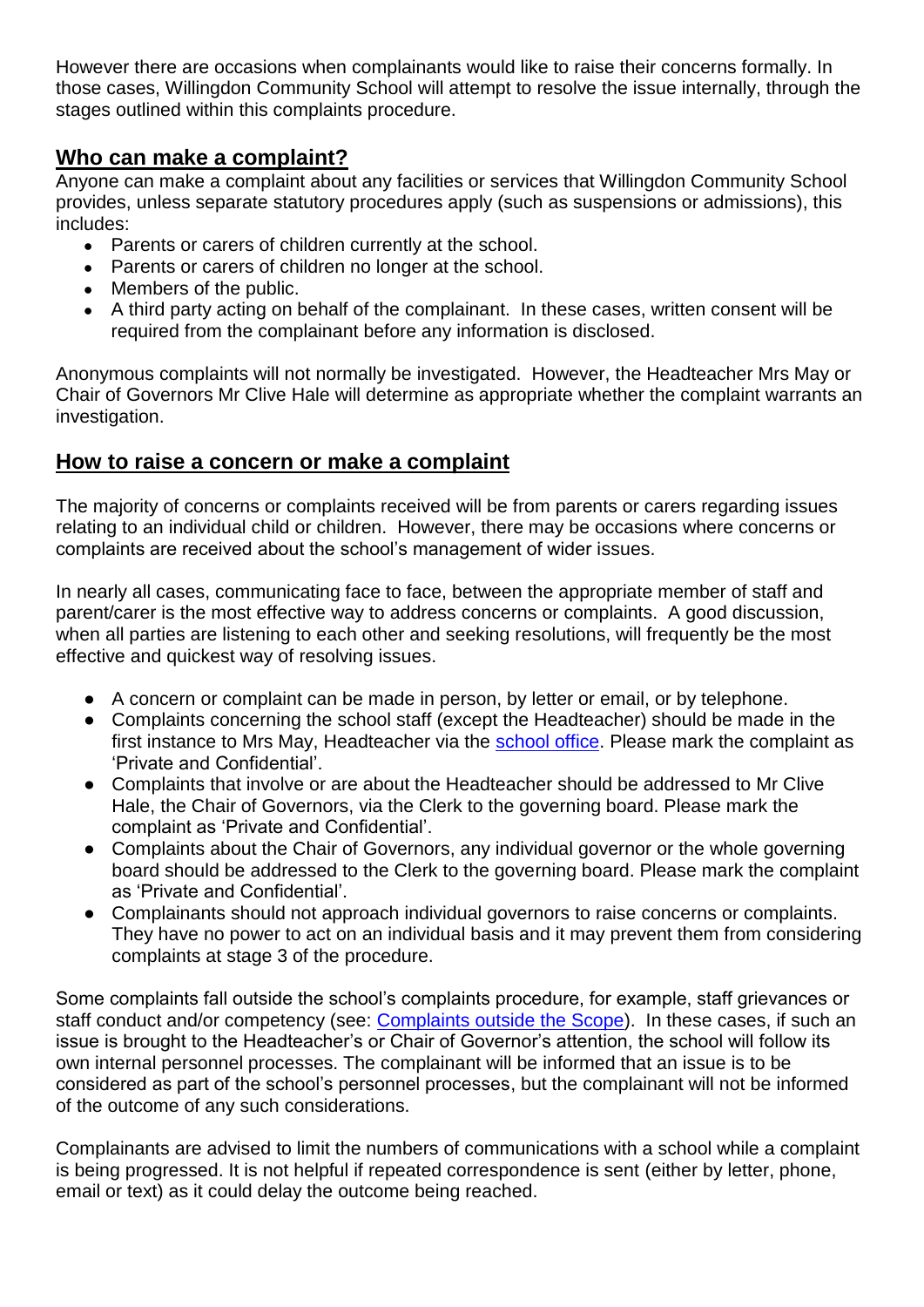Concerns or complaints raised on social media will not receive a response unless raised through these procedures.

Recordings of conversations that were obtained covertly and without the informed consent of all parties being recorded will not be accepted as evidence in the complaints process.

For ease of use, a [template complaint form](#page-19-0) is included at the end of this procedure. If you require help in completing the form, please contact the [school office.](#page-2-2) You can also ask third party organisations like the Citizens Advice to help you.

In accordance with equality law, we will consider making reasonable adjustments if required, to enable complainants to access and complete this complaints procedure. For instance, providing information in alternative formats, assisting complainants in raising a formal complaint or holding meetings in accessible locations or enabling a satisfactory record of any meetings to be made.

## **Resolving complaints**

At each stage in the procedure, Willingdon Community School seeks to resolve the complaint. If appropriate, we will acknowledge that the complaint is upheld in whole or in part. In addition, we may offer one or more of the following:

- An explanation.
- An admission that the situation could have been handled differently or better.
- An assurance that we will try to ensure the event complained of will not recur.
- An explanation of the steps that have been or will be taken to help ensure that it will not happen again and an indication of the timescales within which any changes will be made.
- An undertaking to review school policies in light of the complaint.
- An apology.

Where further investigations are necessary, new time limits will be set, and the complainant will be sent details of the new deadline with an explanation for the delay.

## <span id="page-4-0"></span>**Withdrawal of a complaint**

If a complainant wants to withdraw their complaint, we will ask them to confirm this in writing.

## **Timescales**

The school expects that complaints will be made as soon as possible after an incident arises and no later than three months afterwards. If the complaint is about a series of related incidents, they must raise the complaint within 3 months of the last incident. We will consider complaints raised outside this timeframe if exceptional circumstances apply and the complaint can still be investigated in a fair manner for all involved.

We will consider complaints made outside of term time to have been received on the first school day after the holiday period.

If at any point we cannot meet the timescales we have set out in this policy, we will:

- Set new time limits with the complainant.
- Send the complainant details of the new deadline and explain the delay.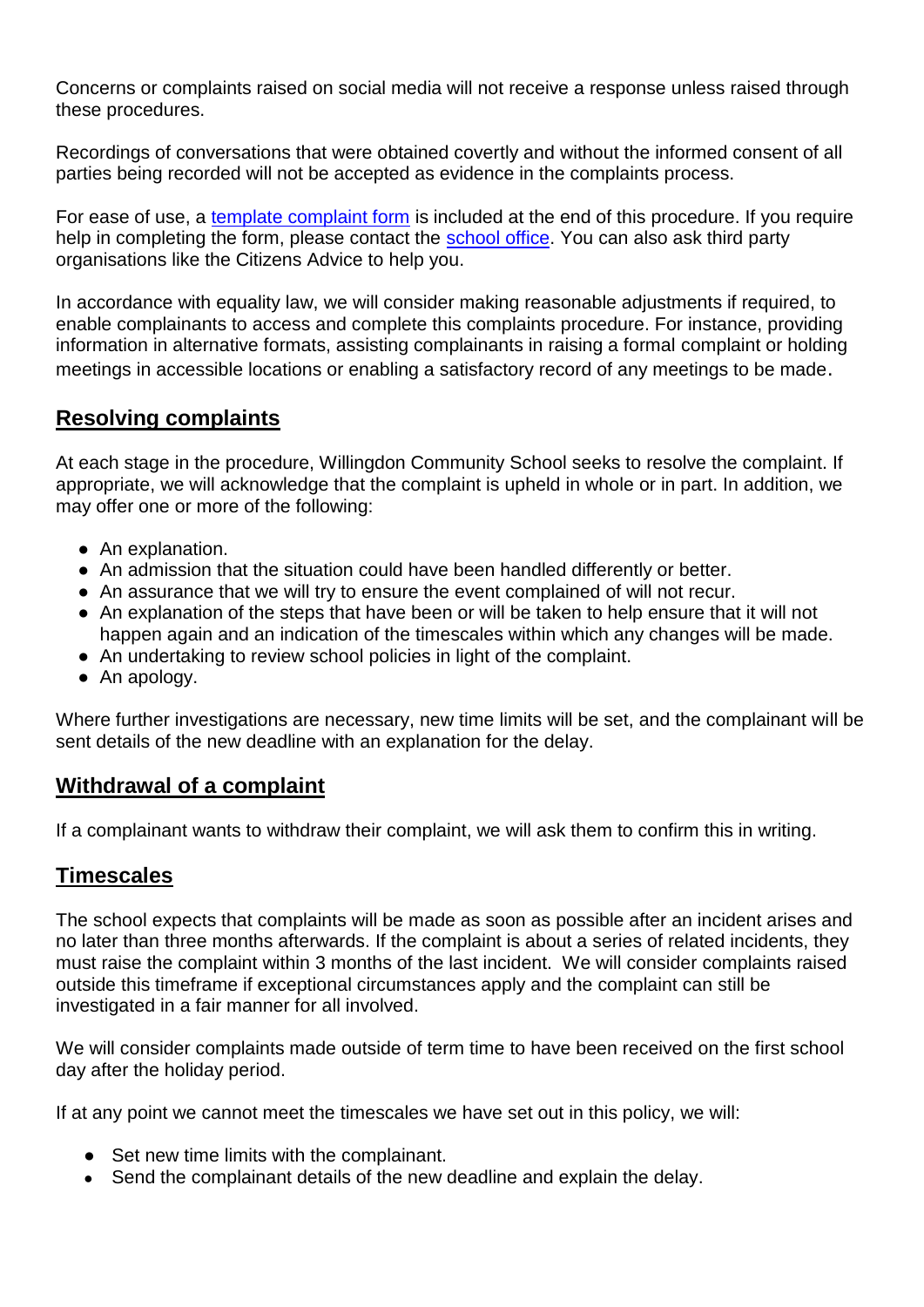# <span id="page-5-0"></span>**Complaints outside the scope**

Some complaints will be outside the scope of this procedure as there are separate statutory procedures to deal with such issues. These include:

| <b>Complaints outside the scope</b>          | Who to contact                                                                 |  |
|----------------------------------------------|--------------------------------------------------------------------------------|--|
| Admissions to schools                        | Concerns about admissions, statutory                                           |  |
| <b>Statutory assessments of Special</b>      | assessments of Special Educational Needs &                                     |  |
| Educational Need & Disability (SEND)         | Disability, or school re-organisation proposals                                |  |
| School re-organisation proposals             | should be raised with East Sussex County                                       |  |
|                                              | Council.                                                                       |  |
| Matters likely to require a Child Protection | Complaints about child protection matters are                                  |  |
| Investigation                                | handled under our child protection and                                         |  |
|                                              | safeguarding policy and in accordance with                                     |  |
|                                              | relevant statutory guidance.                                                   |  |
|                                              | If you have serious concerns, you may wish to                                  |  |
|                                              | contact the local authority designated officer                                 |  |
|                                              | (LADO) who has local responsibility for                                        |  |
|                                              | safeguarding or the Multi-Agency Safeguarding                                  |  |
|                                              | Hub (MASH).                                                                    |  |
|                                              | <b>Local Authority Designated Officer (LADO):</b>                              |  |
|                                              | 01323 747373 / 07825 782793                                                    |  |
| Suspension of children from school           | Further information about raising concerns                                     |  |
|                                              | about suspensions is available in the School                                   |  |
|                                              | discipline and suspension guidance.                                            |  |
|                                              | Complaints about the application of the                                        |  |
|                                              | behaviour policy can be made through the                                       |  |
|                                              | school's complaints procedure.                                                 |  |
| Whistleblowing                               | We have an internal whistleblowing procedure                                   |  |
|                                              | for all our employees, including temporary staff                               |  |
|                                              | and contractors.                                                               |  |
|                                              | The Secretary of State for Education is the                                    |  |
|                                              | prescribed person for matters relating to                                      |  |
|                                              | whistleblowers in education who do not want to                                 |  |
|                                              | raise matters direct with their employer.                                      |  |
|                                              | Referrals can be made at:                                                      |  |
|                                              | www.education.gov.uk/contactus.<br>Volunteer staff who have concerns about our |  |
|                                              | school should complain through the school's                                    |  |
|                                              | complaints procedure. You may also be able to                                  |  |
|                                              | complain direct to the LA or the Department for                                |  |
|                                              | Education (see link above), depending on the                                   |  |
|                                              | substance of your complaint.                                                   |  |
| Staff grievances                             | These matters will be addressed under the                                      |  |
|                                              | school's internal grievance procedures.                                        |  |
| <b>Staff Conduct and/or Competency</b>       | Complaints about staff will be dealt with under                                |  |
| Complaints                                   | the school's internal personnel procedures, if                                 |  |
|                                              | appropriate.                                                                   |  |
|                                              | Complainants will not be informed of any                                       |  |
|                                              | outcomes of the complaint or action taken in                                   |  |
|                                              | relation to a staff member as a result of a                                    |  |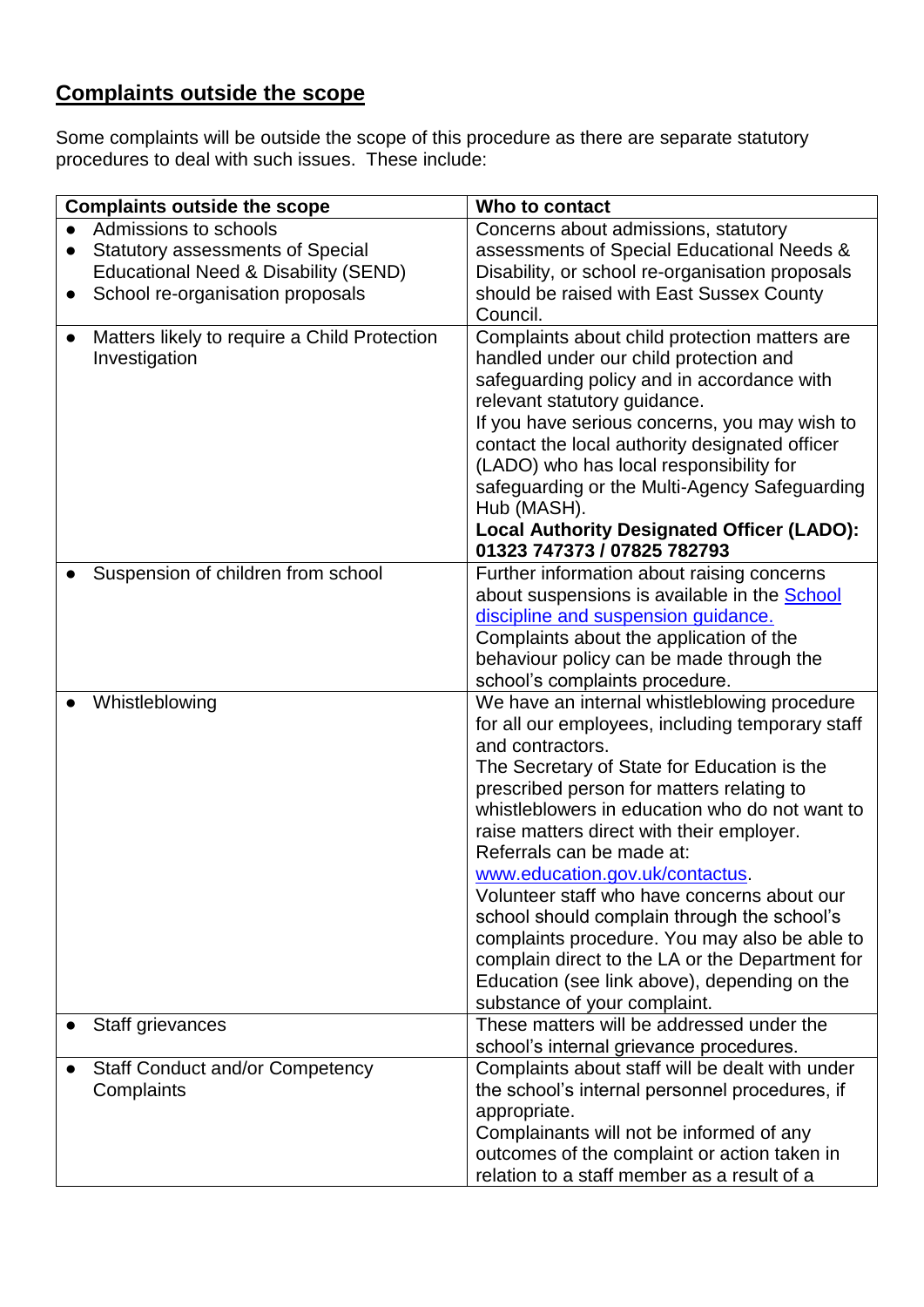| <b>Complaints outside the scope</b>   | Who to contact                                                                              |
|---------------------------------------|---------------------------------------------------------------------------------------------|
|                                       | complaint. However, the complainant will be<br>notified that the matter is being addressed. |
| Complaints about services provided by | Schools should direct complainants to follow                                                |
| other providers who may use school    | the external provider's own complaints                                                      |
| premises or facilities.               | procedure.                                                                                  |
| Complaints about the curriculum       | Initially please contact the Deputy Head                                                    |
|                                       | responsible for Curriculum.                                                                 |
|                                       | If unsatisfied with the response, please contact                                            |
|                                       | the Department for Education at                                                             |
|                                       | www.education.gov.uk/contactus                                                              |
| Complaints about collective worship   | Initially please contact the Headteacher.                                                   |
|                                       | If unsatisfied with the response, complaints                                                |
|                                       | about the content of the daily act of collective                                            |
|                                       | worship (DACW) should be addressed to:                                                      |
|                                       | the local Standing Advisory Council on<br>$\bullet$                                         |
|                                       | <b>Religious Education</b>                                                                  |
| Withdrawal from the curriculum        | Parents and carers can withdraw their child                                                 |
|                                       | from any aspect of Religious Education (RE),                                                |
|                                       | including the DACW. They do not have to                                                     |
|                                       | explain why.                                                                                |
|                                       |                                                                                             |
|                                       | If parents or carers are not satisfied with the                                             |
|                                       | handling of a request to withdraw their child                                               |
|                                       | from RE or the DACW, schools should advise                                                  |
|                                       | them to follow their complaints procedure.                                                  |
|                                       |                                                                                             |
|                                       | The right of withdrawal does not apply to other                                             |
|                                       | areas of the curriculum where religious matters                                             |
|                                       | may be spontaneously raised by pupils or arise                                              |
|                                       | in other subjects such as history or citizenship.                                           |
|                                       |                                                                                             |
|                                       | Should parents wish to withdraw their child                                                 |
|                                       | from sex and relationship education they                                                    |
|                                       | should refer to the schools Sex and                                                         |
|                                       | Relationship Education policy.                                                              |

If other bodies are investigating aspects of the complaint, for example the police, local authority (LA) safeguarding teams or Tribunals, this may impact on our ability to adhere to the timescales within this procedure or result in the procedure being suspended until those public bodies have completed their investigations.

If a complainant commences legal action against Willingdon Community School in relation to their complaint, we will consider whether to suspend the complaints procedure in relation to their complaint until those legal proceedings have concluded.

# <span id="page-6-0"></span>**Complaint campaigns**

If Willingdon Community School receives a large volume of complaints which are all based on the same subject and/or from complainants unconnected with the school, the school will send a template response to all complainants and publish a single response on the school's website.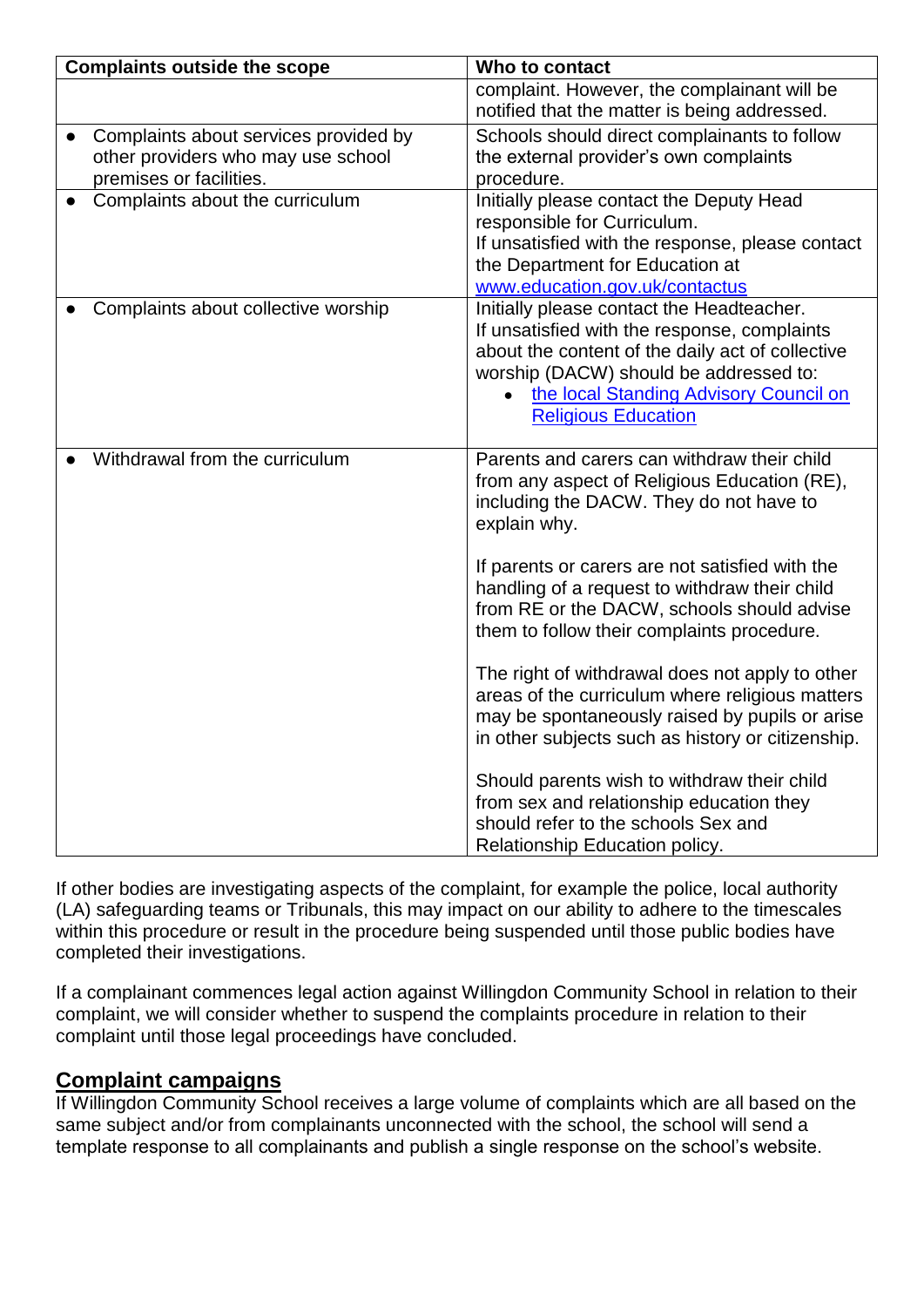## <span id="page-7-0"></span>**Duplicate complaints**

After closing a complaint, at the end of the complaints procedure, if a duplicate complaint is received about the same matter from a connected party, the duplicate complainant will be informed that the school has already considered the complaint and the local process is now complete. They will be sent a summary of the outcome of the original complaint, with all confidential information redacted. The new complainant will be advised to contact the DfE if there is dissatisfaction with the original handling of the complaint.

#### **Use of Social Media**

Willingdon Community School considers that the promotion and continuance of a positive, healthy and safe school community ethos depends upon all members of the school community contributing to and being responsible for maintaining this. The school therefore actively encourages any individual with a concern or complaint to raise it as soon as possible within the process described.

For the same reason, the Willingdon Community School strongly discourages the use of social media in this respect, and asks parents and carers and others of the school community not to post on social media any issues which should more appropriately be dealt with within the school processes for concerns and complaints.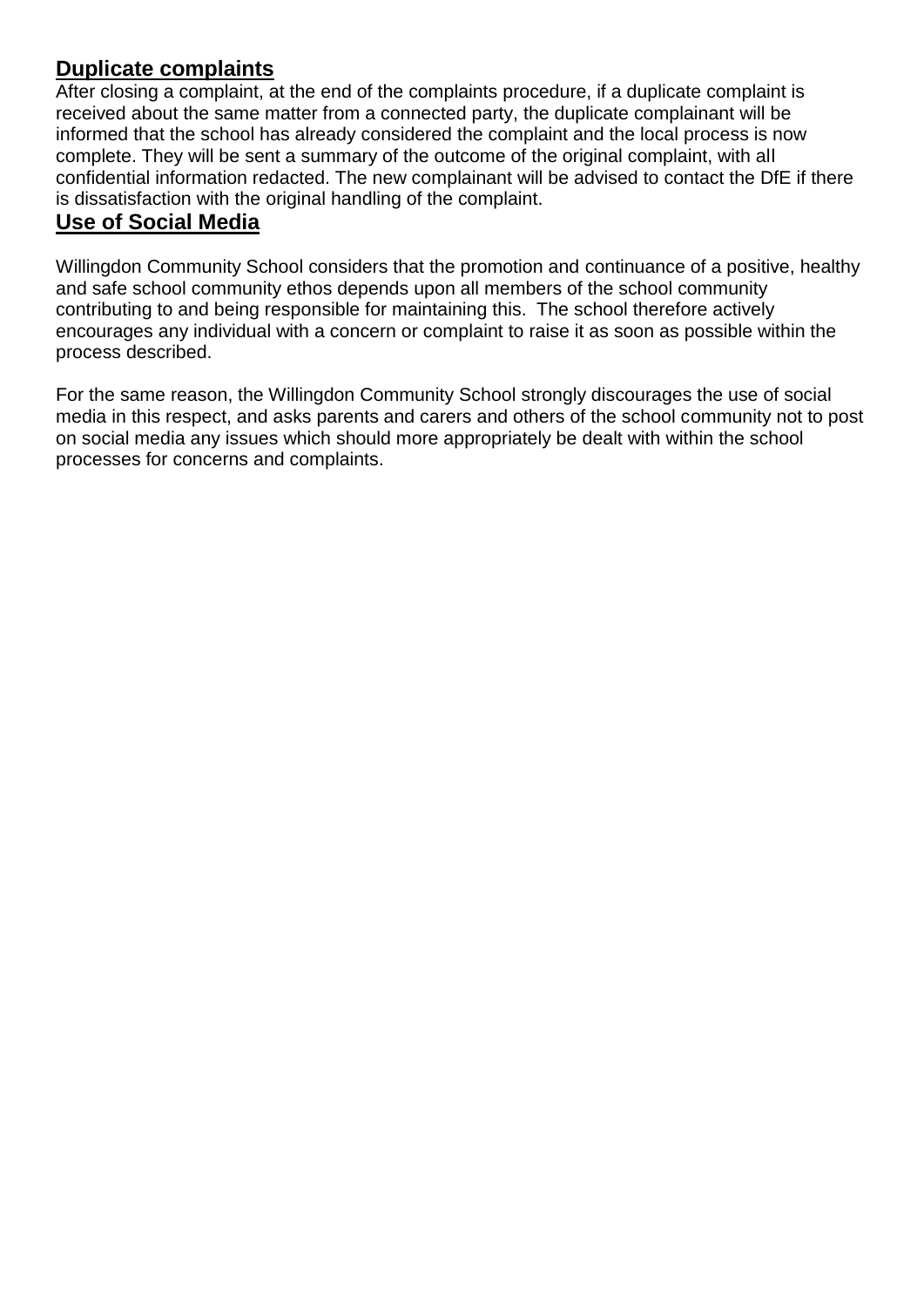## <span id="page-8-0"></span>**The Complaints Procedure**

#### *This stage does not apply to complaints against the Headteacher, a Governor or the Governing Board.*

#### <span id="page-8-1"></span>**Informal**

As referred to earlier in this policy, the intention of Willingdon Community School is to create and maintain a safe, happy and healthy learning environment and the staff and governing board seek to establish a spirit of cooperation with parents, carers and other interested parties to ensure that a positive school community ethos is established to achieve and maintain this.

It is in everyone's interest to resolve concerns at the earliest stage and the school's experience is that many issues can be resolved by proactive and timely discussion between the appropriate people. The school therefore takes informal concerns extremely seriously and will make every effort to resolve the matter quickly and effectively.

In order to assist this, the concern should be raised as soon as possible with the relevant member of staff or the Headteacher as appropriate, either in person or by letter, telephone or email. If the person with the concern is unclear who to contact or the process involved [the school office](#page-2-2) will be able to assist.

If the person with the concern has a difficulty discussing it with a particular member of staff, we will respect your views. In these cases, you will be referred to another staff member. Similarly, if the member of staff directly involved feels unable to deal with a concern, Mrs May will refer you to another staff member. The member of staff may be more senior but does not have to be. The ability to consider the concern objectively and impartially is more important.

If, however, a resolution is not reached and/or the person with the concern is dissatisfied with the outcome then they may wish to escalate the complaint to Stage 1 of the complaints procedure.

#### <span id="page-8-2"></span>**Stage 1 – Review by Headteacher**

#### *This stage does not apply to complaints against the Headteacher, a Governor or the Governing Board.*

*The Headteacher may delegate the investigation to another member of the school's senior leadership team but not the decision to be taken.*

The complaint must be made to Mrs Emily May (Headteacher) via the [school office.](#page-2-2) This may be done in person, by letter (preferably on the [complaint form\)](#page-19-0), by email or telephone. The Headteacher will record the date the complaint is received and will acknowledge receipt in writing, by letter or email, within 5 school days. Within this response, Mrs May (Headteacher) if needed will seek to clarify the nature of the complaint, what remains unresolved and what outcome the complainant would like to see. The Headteacher will indicate if a face-to-face meeting is the most appropriate way to secure clarification or whether the complainant should respond by letter or email.

At the conclusion of the investigation, Mrs May (Headteacher) will provide a formal written response within 15 school days of the receipt of the complaint. If Mrs May (Headteacher) is unable to meet this deadline, they will provide the complainant with an update and revised response date.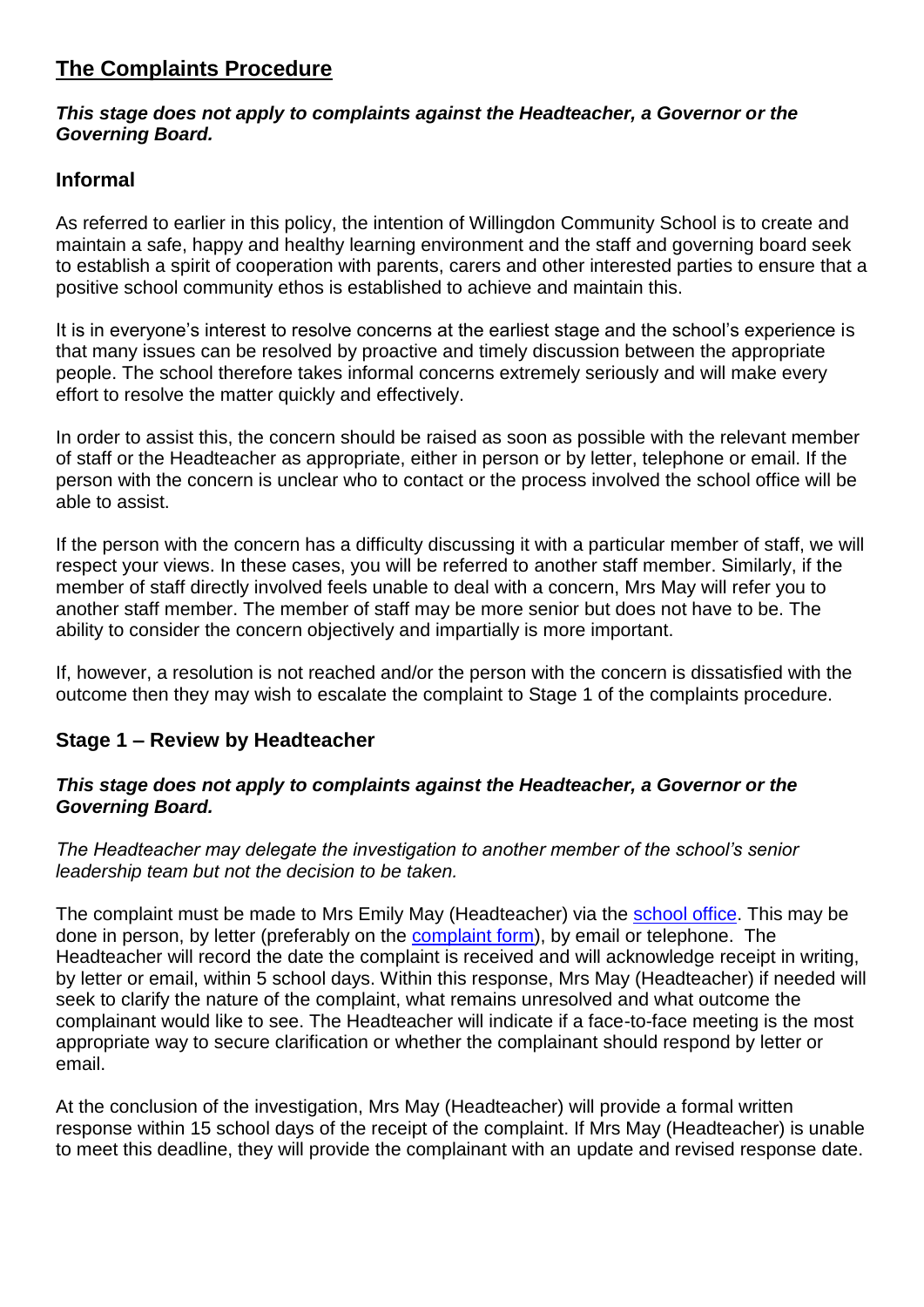The response will refer to actions taken to investigate the complaint and an explanation of the outcome and the reason(s) for it. Where appropriate, it will include details of actions Willingdon Community School will take to resolve the complaint and any other actions the school will take to improve policy and practice.

Mrs May (Headteacher) will advise the complainant of how to escalate their complaint should they remain dissatisfied with the outcome of Stage 1. Should the complainant wish to escalate their complaint to Stage 2, they must do so within 10 school days of the date of the formal written response setting out the outcome of the Stage 1 process.

#### <span id="page-9-0"></span>**Stage 2 – Investigation by Governing Board**

Complaints at this stage are in one of three categories:

- <span id="page-9-1"></span>1. The complainant is not satisfied with the outcome at stage 1.
- <span id="page-9-2"></span>2. **The complaint is about the Headteacher, or a member of the governing board (including the Chair or Vice-Chair).**
- <span id="page-9-5"></span><span id="page-9-4"></span><span id="page-9-3"></span>3. The complaint is about:
	- o The Chair **and** Vice Chair or
	- o The majority of the governing board or
	- o The entire governing board

<span id="page-9-6"></span>For all 3 categories above the complainant must write to or email (preferably on the [complaint form](#page-19-0) with the desired outcomes clearly stated) the Clerk to the governing board to request that their complaint is considered at Stage 2. They should set out the details of the complaint and include appropriate evidence. It is critical that the complainant should also specify what they feel would resolve the complaint, and how they feel the previous stage of the procedure has not addressed their complaint sufficiently if this applies.

The Clerk will record the date the complaint is received and will acknowledge receipt in writing, by letter or email, within 5 school days.

Complaints in categories 1 and 2 above will be investigated by Mr Hale, Chair of Governors or a suitably skilled governor. For complaints received in category 3, the Clerk will seek advice from the local authority as to how the complaint should be dealt with and the complainant will be advised accordingly. The local authority may recommend an independent governor to investigate the complaint. An independent governor is a suitably skilled governor from outside the governing board, with no prior exposure to the complaint that is currently under investigation.

The Chair of Governors/nominated governor will investigate the complaint and contact the complainant if they feel a face-to-face meeting, a phone call or a virtual meeting would be helpful.

At the conclusion of the investigation, the Chair of Governors/nominated governor will provide a formal written response within 15 school days of the receipt of the complaint. If they are unable to meet this deadline, they will provide the complainant with an update and revised response date.

The response will refer to actions taken to investigate the complaint and an explanation of the outcome and the reason(s) for it. Where appropriate, it will include details of actions Willingdon Community School will take to resolve the complaint and any other actions the school will take to improve policy and practice.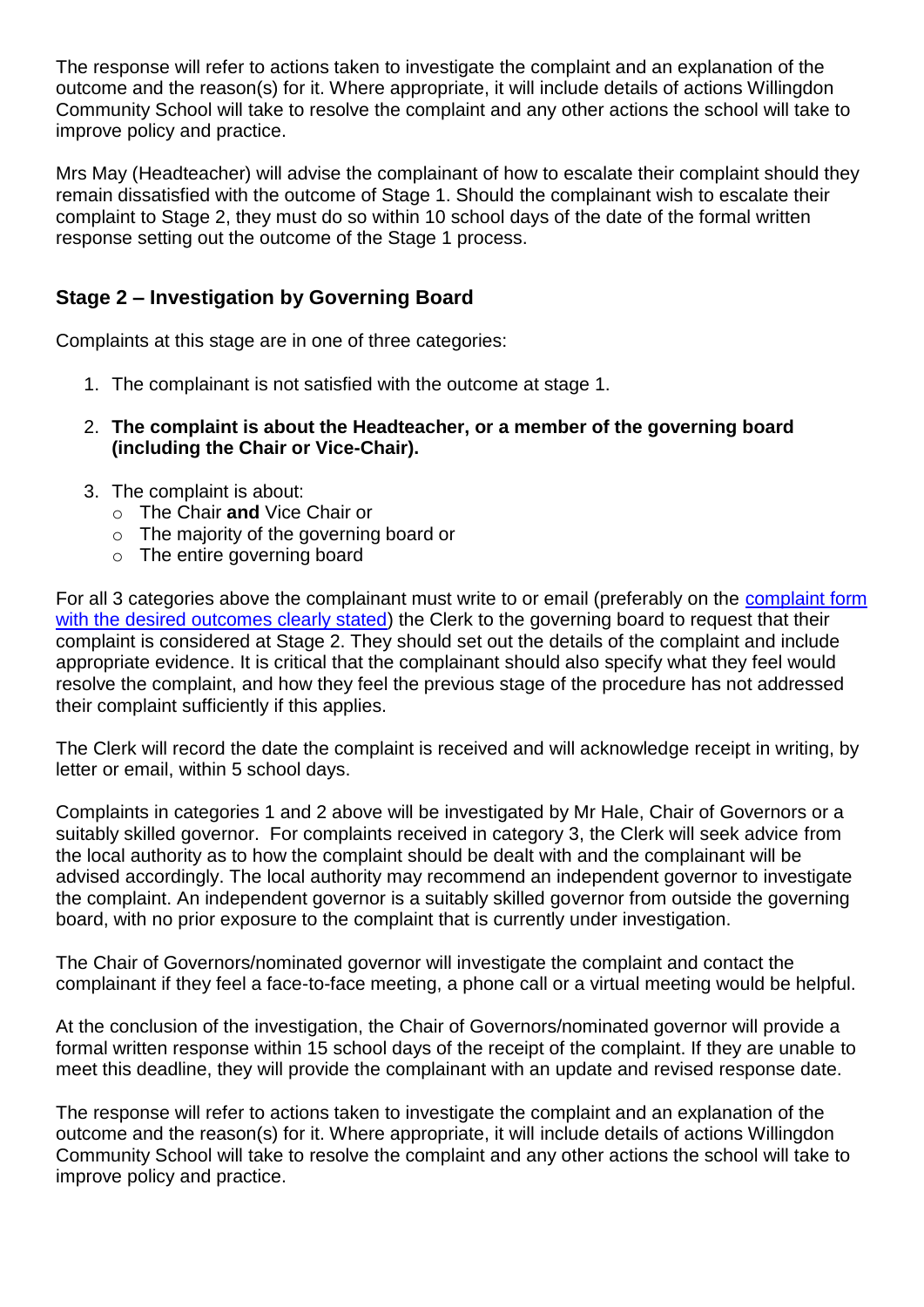Where further investigations are necessary, new time limits will be set, and the complainant will be sent details of the new deadline with an explanation for the delay.

The Chair of Governors/investigator will advise the complainant of how to escalate their complaint should they remain dissatisfied with the outcome of Stage 2. Should the complainant wish to escalate their complaint to Stage 3, they must do so within 10 school days of the date of the formal written response setting out the outcome of the Stage 2 process.

#### <span id="page-10-0"></span>**Stage 3 – Governing Board Review Panel**

This is the final stage of Willingdon Community School complaints procedure.

The complainant must write to or email (preferably on the [complaint form\)](#page-2-2) to the Clerk of the governing board within 10 school days of the date of the formal written response setting out the outcome of the Stage 2 process. For category 1 complaints, requests outside of this timeframe will only be considered if the Chair of Governors considers exceptional circumstances apply. For requests outside this timeframe for category 2 and 3 complaints, the Clerk will seek advice from the local authority as to how this matter should be dealt with. The local authority may recommend an independent panel should be convened, made up of suitably skilled governors from outside the board. An independent governor is a suitably skilled governor from outside the governing board, with no prior exposure to the complaint that is currently under investigation.

The complainant should set out the details of their complaint and include appropriate evidence. They should also specify what they feel would resolve the complaint, and how they feel the previous stages of the procedure have not addressed their complaint sufficiently.

<span id="page-10-1"></span>The complainant must have reasonable notice of the date of the review panel; however, the review panel reserves the right to convene at their convenience rather than that of the complainant and reach a conclusion in the interests of drawing the complaint to a close. If the complainant rejects the offer of 3 proposed dates, the Clerk will set a date. The hearing will go ahead using written submissions from both parties.

#### **Stage 3: Timeline**

| 1. | Within 5 school days of receipt of the new complaint form from the<br>complainant, with the desired outcomes from the panel hearing clearly                                                                                                                                                                                                                                                                                                                                                                                                          |
|----|------------------------------------------------------------------------------------------------------------------------------------------------------------------------------------------------------------------------------------------------------------------------------------------------------------------------------------------------------------------------------------------------------------------------------------------------------------------------------------------------------------------------------------------------------|
|    | stated, the Clerk will arrange a governing board review panel.                                                                                                                                                                                                                                                                                                                                                                                                                                                                                       |
| 2. | The panel sets a date to meet as soon as reasonably practical but no longer<br>than 15 school days from the date of the acknowledgement of the letter of<br>complaint. However, where further investigations are necessary, new time<br>limits may be set. The complainant will be sent details of the new date and<br>an explanation for the delay.                                                                                                                                                                                                 |
| 3. | Any evidence and documentation that the complainant and school wish to<br>submit in relation to their complaint must be sent to the Clerk to the<br>governing board at least 5 school days before the meeting. All relevant<br>papers* will be circulated to the complainant and the school representatives<br>attending the meeting, as well as the governing board review panel.<br>Recordings of conversations that were obtained covertly and without the<br>informed consent of all parties being recorded will not be accepted as<br>evidence. |
| 4. | If the complainant or school wishes to call witnesses the names of these                                                                                                                                                                                                                                                                                                                                                                                                                                                                             |
|    | witnesses must be advised to the Clerk at least 5 school days before the                                                                                                                                                                                                                                                                                                                                                                                                                                                                             |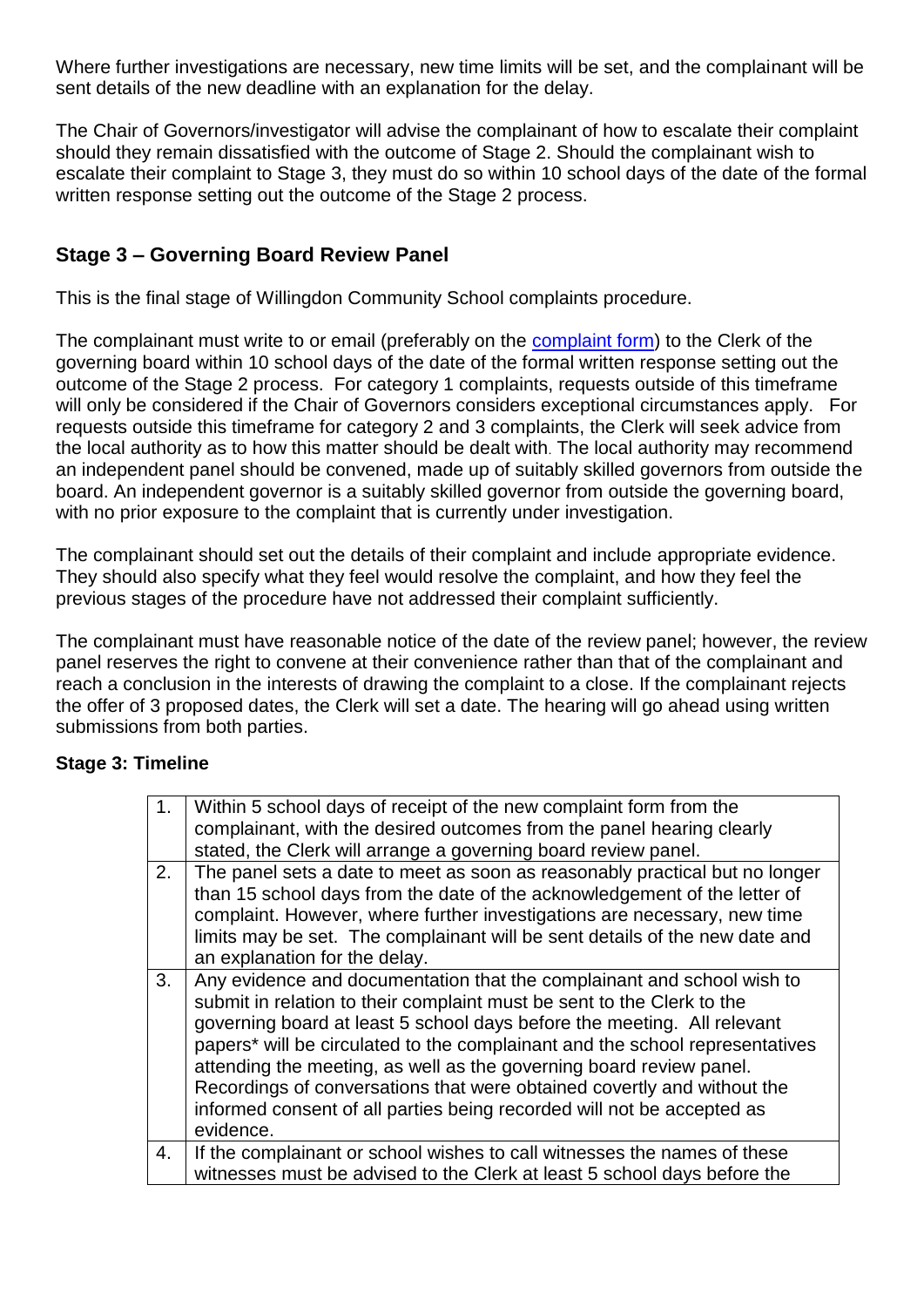|    | meeting. The complainant and school are responsible for ensuring that the<br>witnesses are aware of the time, date and location of the meeting.                                                                                                                                                 |
|----|-------------------------------------------------------------------------------------------------------------------------------------------------------------------------------------------------------------------------------------------------------------------------------------------------|
|    | If the complainant wishes to be accompanied by a suitable companion, this<br>should not be legal representation as the Governing Board Review Panel is<br>not a form of legal proceedings, the name of the suitable companion must be<br>advised to the Clerk 5 school days before the meeting. |
| 5. | If the Governing Board Review Panel cannot meet because the end of term<br>is less than 15 days from the date of acknowledgement of the letter of<br>complaint, it must meet within 10 days of the start of the new term.                                                                       |
| 6. | The Governing Board Review Panel will communicate their findings to the<br>complainants and all relevant school parties within 10 school days of their<br>meeting.                                                                                                                              |

*\* Some papers maybe withheld or redacted due to the confidential nature of the content and in accordance with data protection guidance and GDPR.*

#### <span id="page-11-0"></span>**Stage 3: Panel Membership**

The panel consists of 3 governors, with no prior involvement or knowledge of the complaint. One of the governors will act as the Panel Chair. If there are fewer than 3 governors from Willingdon Community School available, the Clerk will source any additional, independent governors through another local school or through the East Sussex Governor and Clerking Service, in order to make up the panel. In some cases, it may not be suitable for governors who are parents to sit on the panel. The Clerk to the governors will seek advice from the local authority in those instances, which will then be communicated back to all relevant parties.

#### <span id="page-11-1"></span>**Stage 3: Hearing Process**

The Governing Board Review Panel will consider all stages of the complaint. This is to make sure that decisions are not taken in isolation and there is a mechanism by which decisions are considered independently. If a new issue arises the panel will use its discretion to decide if it is appropriate to consider and comment upon it; this may require a short adjournment of the meeting. However, the panel may decide it is not appropriate to review any new complaints at this stage or for any evidence unrelated to the initial complaint to be included. In these circumstances, new complaints must be dealt with from the informal stage of the procedure.

The aim of the hearing, which will be held in private, will always be to resolve the complaint and achieve reconciliation between the school and the complainant. However, it must be recognised that the complainant might not be satisfied with the outcome if the hearing does not find in their favour. It may only be possible to establish the facts and make recommendations that will satisfy the complainant that his or her complaint has been taken seriously.

At the panel hearing, the complainant and representatives from the school, as appropriate, will be present. Each will have an opportunity to set out written submissions prior to the meeting. Any written material provided by the complainant or the school/Headteacher will be seen by everyone on the panel and attending the hearing. Any confidential information will be redacted from the papers, so as not to breach data protection regulations and to ensure there are no subsequent safeguarding issues.

• The complainant must be allowed to attend the panel hearing and be accompanied by a suitable companion if they wish; this should not be legal representation as the Governing Board Review Panel is not a form of legal proceedings. However, if a school employee is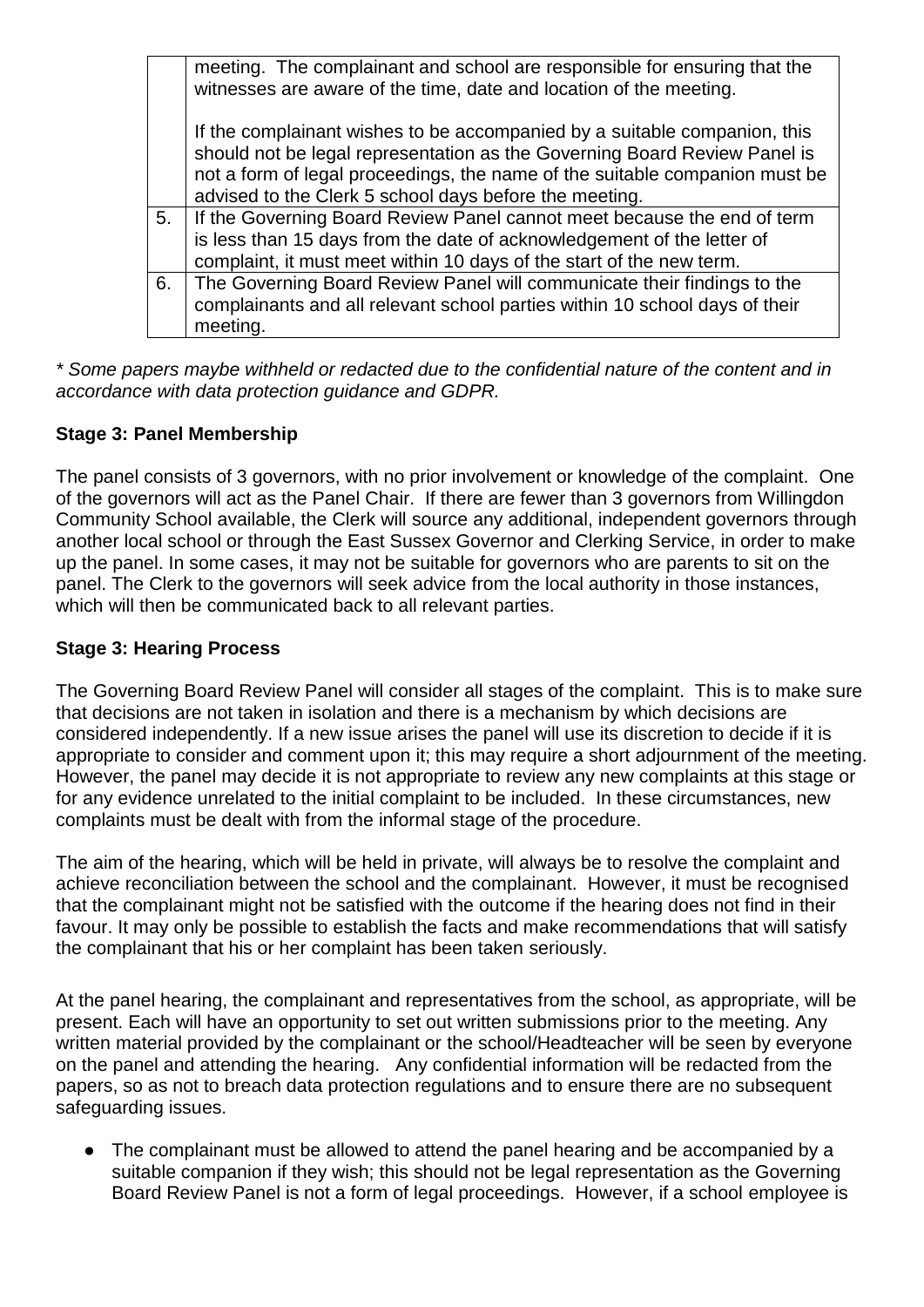called as a witness in a complaint meeting, they may be entitled to ask to be supported by their union.

- Representatives from the media are not permitted to attend.
- Both the complainant and the school will have the opportunity of putting their case within a reasonable specified time limit without undue interruption so that the issues are addressed and key findings of fact established.
- At the meeting, the complainant and the school will have the opportunity to give statements and present their evidence. Witnesses will also be called as appropriate to present their evidence.
- The panel, the complainant and the school representative will be given the chance to ask and reply to questions. Once the panel considers they have all the information required the complainant, school representatives and witnesses will be asked to leave and evidence will then be considered.
- The Clerk will be present at the hearing and will take notes which are designed to serve as an aide memoire for the panel. The panel chair can decide whether to circulate the notes as output of the meeting. They are not a verbatim record of the meeting and should not be referred to as 'minutes'.

The Panel will consider the complaint and all the evidence presented. The Panel can:

- Uphold the complaint in whole or in part.
- Dismiss the complaint. in whole or in part.

If the complaint is upheld in whole or in part, the Panel will:

- Decide on the appropriate action to be taken to resolve the complaint.
- Where appropriate, recommend changes to the school's systems or procedures to prevent similar issues in the future.

The Chair of the Panel will provide the complainant and the school with a full explanation of their decision and the reason(s) for it, in writing within 10 school days. The letter will include details of how to contact the School Complaints Unit (SCU), which investigates complaints relating to maintained schools on behalf of the secretary of state.

<span id="page-12-0"></span>Please see section on [Further Recourse.](#page-12-0)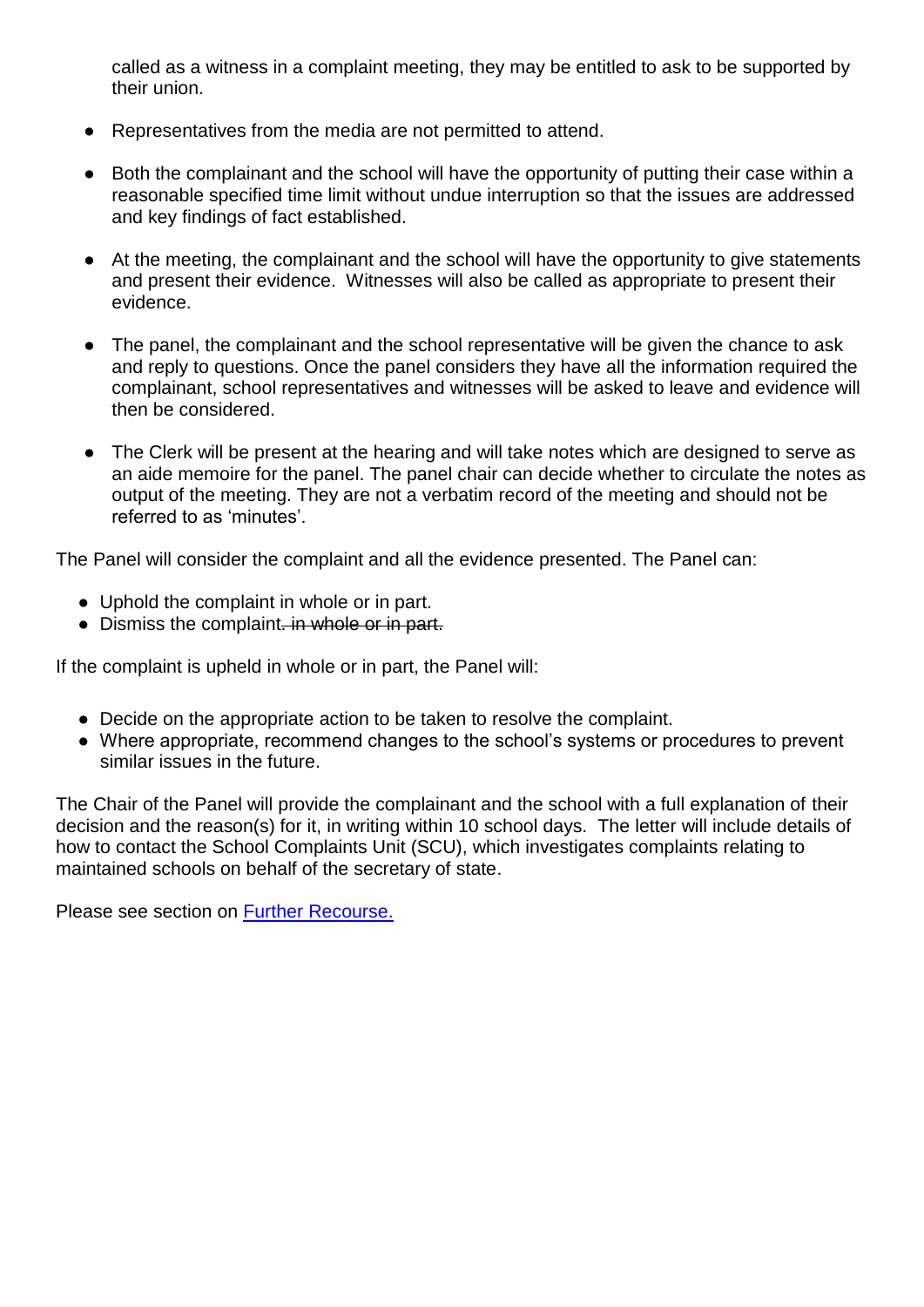# **Further Recourse**

If the complainant is unsatisfied with the outcome of the school's complaints procedure, they can refer their complaint to the School Complaints Unit (SCU), which investigates complaints relating to maintained schools on behalf of the secretary of state.

The SCU will not reinvestigate the matter of the complaint. It will look at whether the school's complaints policy and any other relevant statutory policies that the school holds were adhered to. The SCU also looks at whether the school's statutory policies adhere to education legislation. It may direct the school to reinvestigate the complaint where it is clear the school has acted unlawfully or unreasonably.

For more information or to refer a complaint, see the following webpage: <https://www.gov.uk/complain-about-school>

We will include this information in the outcome letter to complainants.

#### <span id="page-13-0"></span>**Unreasonably persistent complaints**

Most complaints raised will be valid, and therefore we will treat them seriously. However, a complaint may become unreasonable if the person fits one or more of these descriptors:

- Has made the same complaint before, and it's already been through the school's complaints procedure.
- Makes a complaint that is obsessive, persistent, harassing, prolific, defamatory or repetitive
- Knowingly provides false information.
- Insists on pursuing a complaint that is unfounded, or out of scope of the complaints procedure.
- Pursues a valid complaint, but in an unreasonable manner, e.g. refuses to articulate the complaint, refused to co-operate with this complaints procedure, or insists that the complaint is dealt with in ways that are incompatible with this procedure and the timeframes it sets out.
- Changes the basis of the complaint as the investigation goes on.
- Makes a complaint designed to cause disruption, annoyance or excessive demands on school time.
- Seeks unrealistic outcomes, or a solution that lacks any serious purpose or value.

#### **Steps we will take**

We will take every reasonable step to address the complainant's concerns and give them a clear statement of our position and their options. We will maintain our role as an objective arbiter throughout the process, including when we meet with individuals. We will follow our complaints procedure as normal (as outlined above) wherever possible.

It the complainant continues to contact the school in a disruptive way, we may put communications strategies in place. We may:

- Give the complainant a single point of contact via an email address.
- Limit the number of times the complainant can make contact, such as a fixed number per term.
- Ask the complainant to engage a third party to act on their behalf, such as [Citizens Advice.](https://www.citizensadvice.org.uk/)
- Put any other strategy in place as necessary.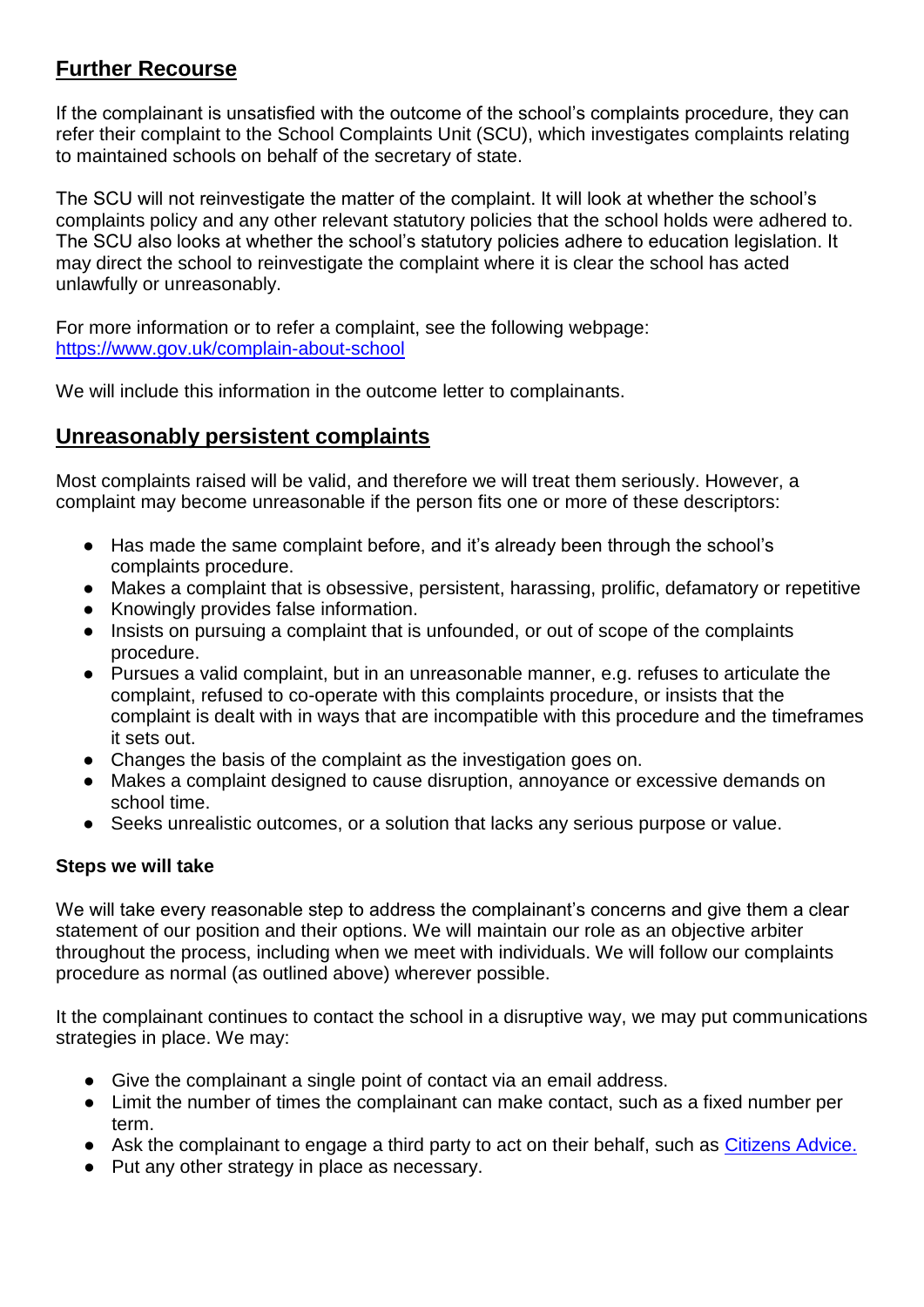# <span id="page-14-0"></span>**Stopping responding**

We may stop responding to the complainant when all of the following factors are met:

- We believe we have taken all reasonable steps to help address their concerns.
- We have provided a clear statement of our position and their options.
- The complainant contacts us repeatedly, and we believe their intention is to cause disruption or inconvenience and / or he or she is making substantially the same points each time.

If we take the decision to stop responding, we will inform the individual that we intend to do so. We will also explain that we will still consider any new complaints they make. Advice will be sought from the local authority in order to ensure that complainants are still provided with the information they are entitled to under The Education (Pupil Information) (England) Regulations 2005, within the statutory time frame.

In response to any serious incident of aggression or violence, we will immediately inform the police and communicate our actions in writing. This may include barring an individual from our school site.

## <span id="page-14-1"></span>**Duplicate complaints**

If we have resolved a complaint under this procedure and receive a duplicate complaint on the same subject from a partner, family member or other individual, we will assess whether there are aspects that we hadn't previously considered, or any new information we need to take into account.

If we are satisfied that there are no new aspects, we will:

- Tell the new complainant that we have already investigated and responded to this issue, and the local process is complete
- Provide a summary of the outcome of the original complaint, with all confidential information redacted
- Direct them to the DfE if they are dissatisfied with our original handling of the complaint

<span id="page-14-2"></span>If there are new aspects, we will follow this procedure again.

#### <span id="page-14-3"></span>**Unreasonable Complaints**

Willingdon Community School is committed to dealing with all complaints fairly and impartially, and to providing a high quality service to those who complain. However, we do not expect our staff to tolerate unacceptable behaviour and will take action to protect staff from that behaviour, including that which is abusive, offensive or threatening.

A complaint may be regarded as unreasonable when the person making the complaint:

- Introduces trivial or irrelevant information which the complainant expects to be taken into account and commented on, or raises large numbers of detailed but unimportant questions, and insists they are fully answered, often immediately and to their own timescales.
- Makes unjustified complaints about staff who are trying to deal with the issues and seeks to have them replaced.
- Uses threats to intimidate.
- Uses abusive, offensive or discriminatory language or violence.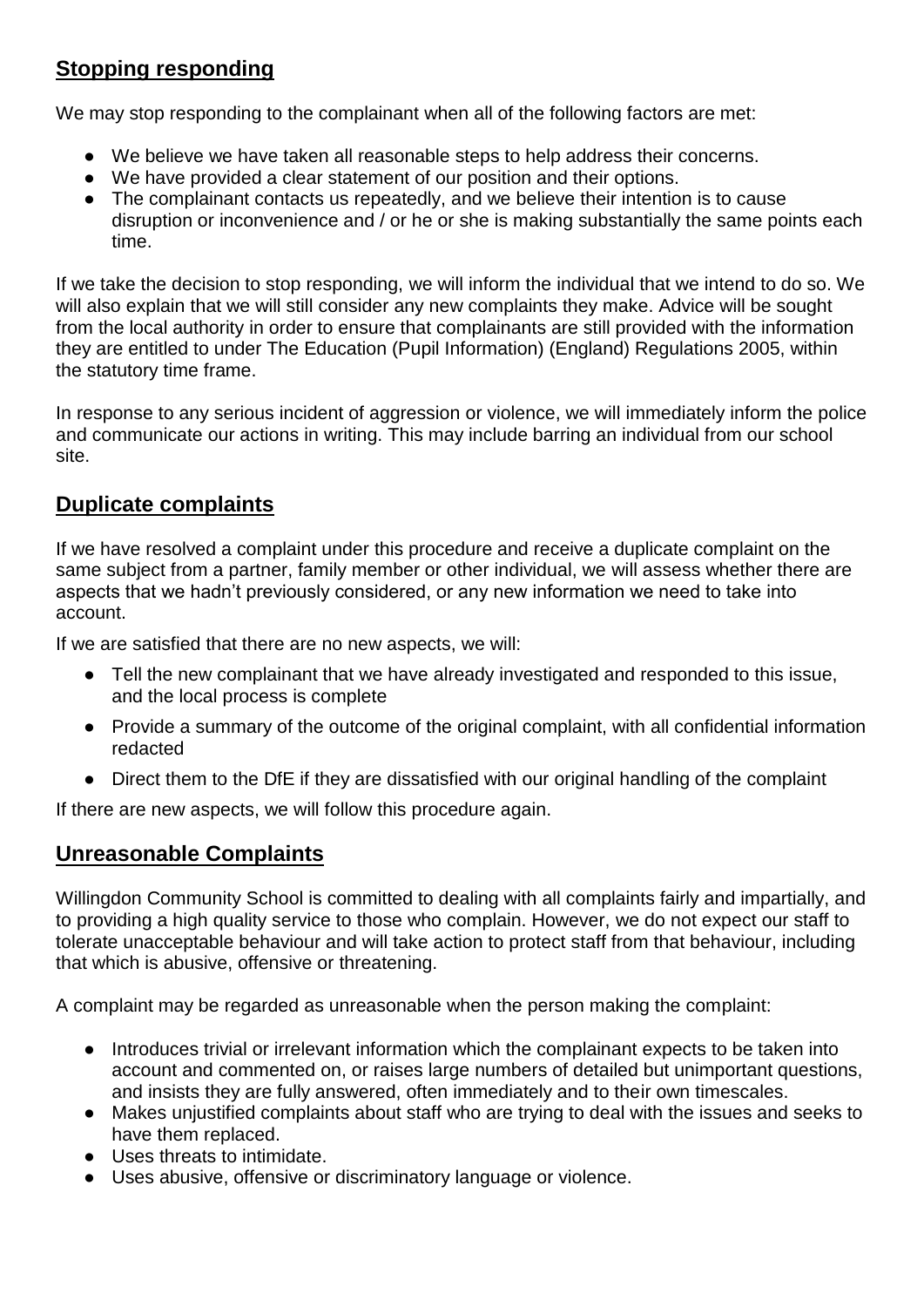● Publishes unacceptable information on social media or other public forums.

Whenever possible, the Headteacher or Chair of Governors will discuss any concerns with the complainant informally before making a judgement that their complaint is unreasonable.

If the behaviour continues, the Headteacher will write to the complainant explaining that their behaviour is unreasonable and ask them to change it. For complainants who excessively contact Willingdon Community School causing a significant level of disruption, we may specify methods of communication and limit the number of contacts in a communication plan. This will usually be reviewed after 6 months.

In response to any serious incident of aggression or violence, the concerns and actions taken will be put in writing immediately and the police informed. This may include banning an individual from Willingdon Community School.

#### <span id="page-15-0"></span>**Barring from the School Premises**

Although fulfilling a public function, schools are private places. The public has no automatic right of entry. Willingdon Community School will therefore act to ensure they remain a safe place for pupils, staff and other members of their community.

If a parent's behaviour is a cause for concern, Willingdon Community School can ask him/her to leave school premises. In serious cases, the Headteacher or the local authority can notify them in writing that their implied licence to be on school premises has been temporarily revoked, subject to any representations that the parent may wish to make.

Anyone wishing to complain about being barred can do so, by letter or email, to the Headteacher or Chair of Governors. However, complaints about barring cannot be escalated to the Department for Education. Once the school's own complaints procedure has been completed, the only remaining avenue of appeal is through the Courts; independent legal advice must therefore be sought.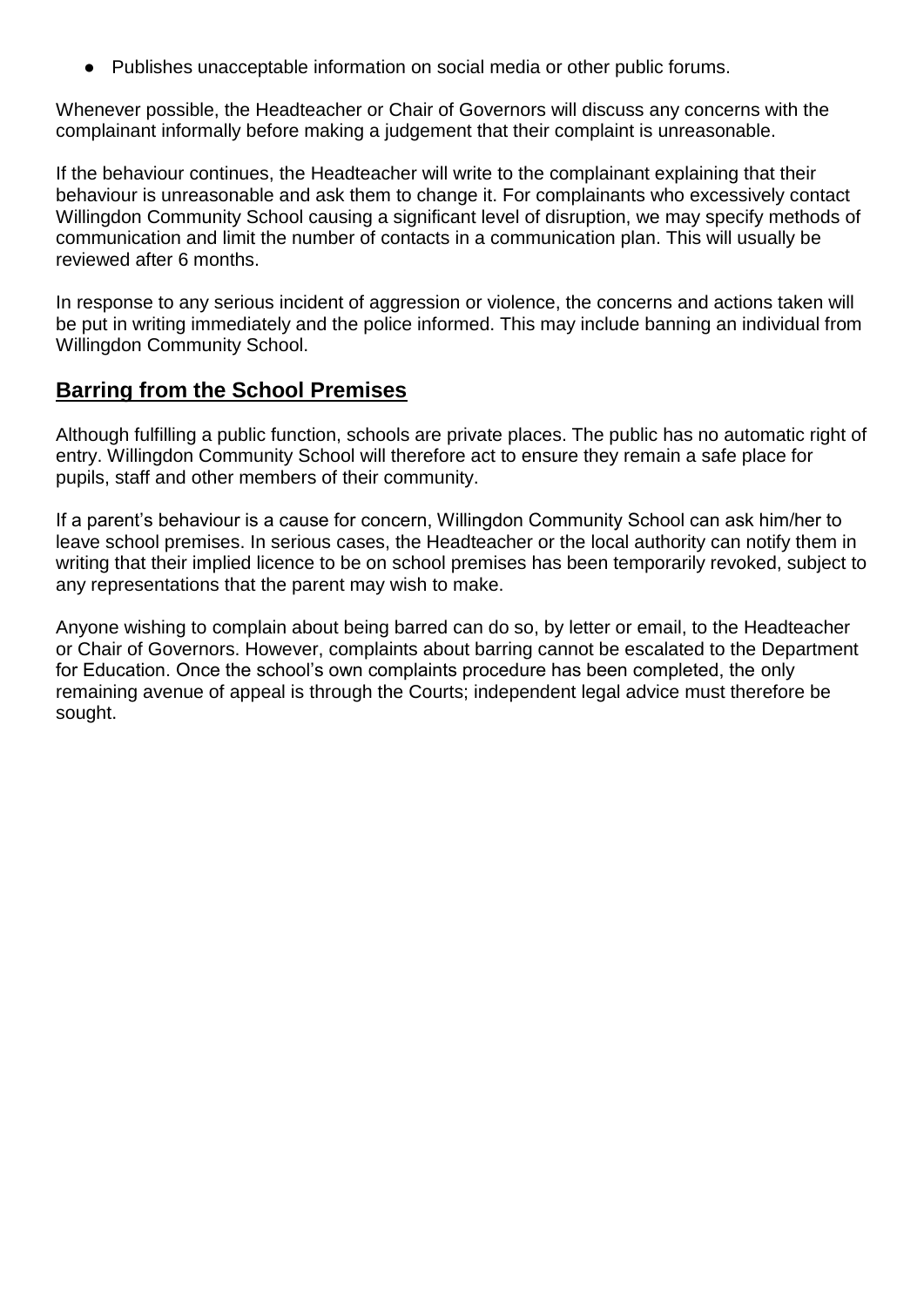# <span id="page-16-0"></span>**Appendix A: Roles and Responsibilities**

## <span id="page-16-1"></span>**Complainant**

The complainant will get a more effective and timely response to their complaint if they:

- Follow these procedures.
- Co-operate with the school throughout the process, respond to deadlines and communications promptly.
- Treat all those involved with respect.
- Explain the complaint in full, as early as possible.
- Co-operate with the school in seeking a solution to the complaint.
- Ask for assistance as needed.
- Refrain from publicising the details of their complaint on social media and respect confidentiality.

#### <span id="page-16-2"></span>**Investigating Governor**

An impartial governor, with no prior knowledge of the complaint, will be appointed to investigate the complaint and establish the facts. They will:

- Interview all relevant parties, keeping notes.
- Consider school policies, records and any written evidence, and keep these securely.
- Prepare a comprehensive report to the Headteacher or complaints panel which includes the facts and potential solutions.

The investigator's role is to establish the facts relevant to the complaint by:

- Providing a comprehensive, open, transparent and fair consideration of the complaint through:
	- o Sensitive and thorough interviewing of the complainant to establish what has happened and who has been involved.
	- o Interviewing staff and children/young people and other people relevant to the complaint.
	- o Considering records and other relevant information.
	- o Analysing information.
- Liaising with the complainant and relevant school parties as appropriate to clarify what the complainant feels would put things right.

The investigator should:

- Conduct interviews with an open mind and be prepared to persist in the questioning.
- Keep notes of interviews or arrange for an independent note taker to record notes from the meeting.
- Ensure that any papers produced during the investigation are kept securely, pending any appeal.
- Be mindful of the timescales to respond.
- Prepare a comprehensive report for the Headteacher or complaints panel that sets out the facts, identifies solutions and recommends courses of action to resolve problems.

The Headteacher or complaints panel will then determine whether to uphold or dismiss the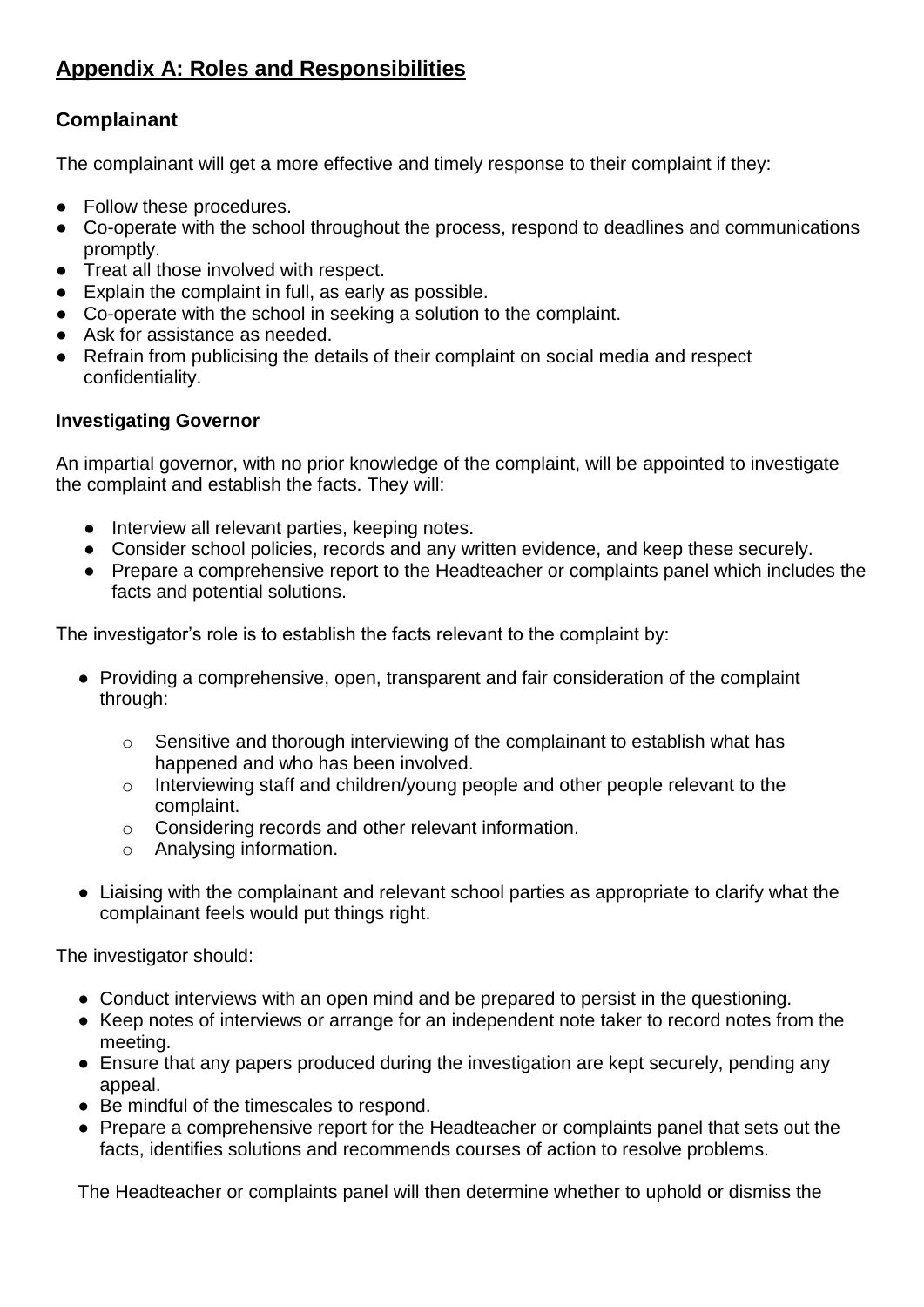complaint and communicate that decision to the complainant, providing the appropriate escalation details.

# <span id="page-17-0"></span>**Clerk to the Governing Body**

The Clerk will:

- Be the contact point for the complainant and the governing board panel, including circulating the relevant papers and evidence before complaints panel meetings.
- Arrange the complaints hearing, including sending invitations to virtual meetings as appropriate.
- Take notes during the panel hearing, as an aide memoir to the panel. All parties should note that the Clerk does not take verbatim minutes during the panel meeting.
- Provide advisory support to the panel as they draft an outcome letter from the complaints hearing.
- Maintain a full record of the complaint at all stages.
- Notify all parties of the panel's decision by distributing the hearing outcome letter and notes.

## <span id="page-17-1"></span>**Panel Chair**

The panel chair will:

- Chair the meeting, ensuring that everyone is treated with respect throughout.
- Make sure all parties see the relevant information, understand the purpose of the committee, and are allowed to present their case.
- Ensure the meeting is conducted in an appropriate manner, is not adversarial, and that, if all parties are invited to attend, everyone is treated with respect and courtesy.
- Seek to put complainants who may not be used to speaking at such a meeting are put at ease. This is particularly important if the complainant is a child/young person or a vulnerable adult.
- Ensure the remit of the panel is explained to the complainant.
- Ensure written material is seen by everyone in attendance, provided it does not breach confidentiality or any individual's rights to privacy under the DPA 2018 or GDPR. The chair must remind all parties of this before the panel meeting begins.
- With input from the other panel members and advisory support from the Clerk, draft the outcome letter, as output of the complaints hearing.

If a new issue arises it would be useful to give everyone the opportunity to consider and comment upon it; this may require a short adjournment of the meeting.

- Ensure both the complainant and the school are given the opportunity to make their case and seek clarity, either through written submissions ahead of the meeting or verbally in the meeting itself.
- Enable the issues to be addressed and key findings of fact are made if appropriate
- Ensure the committee is open-minded and acts independently.
- Check no member of the committee has an external interest in the outcome of the proceedings or any involvement in an earlier stage of the procedure.
- Ensure the outcome of the hearing is recorded.
- Liaise with the Clerk in order to receive advisory support.

## <span id="page-17-2"></span>**Panel Member**

Panel members should be aware that: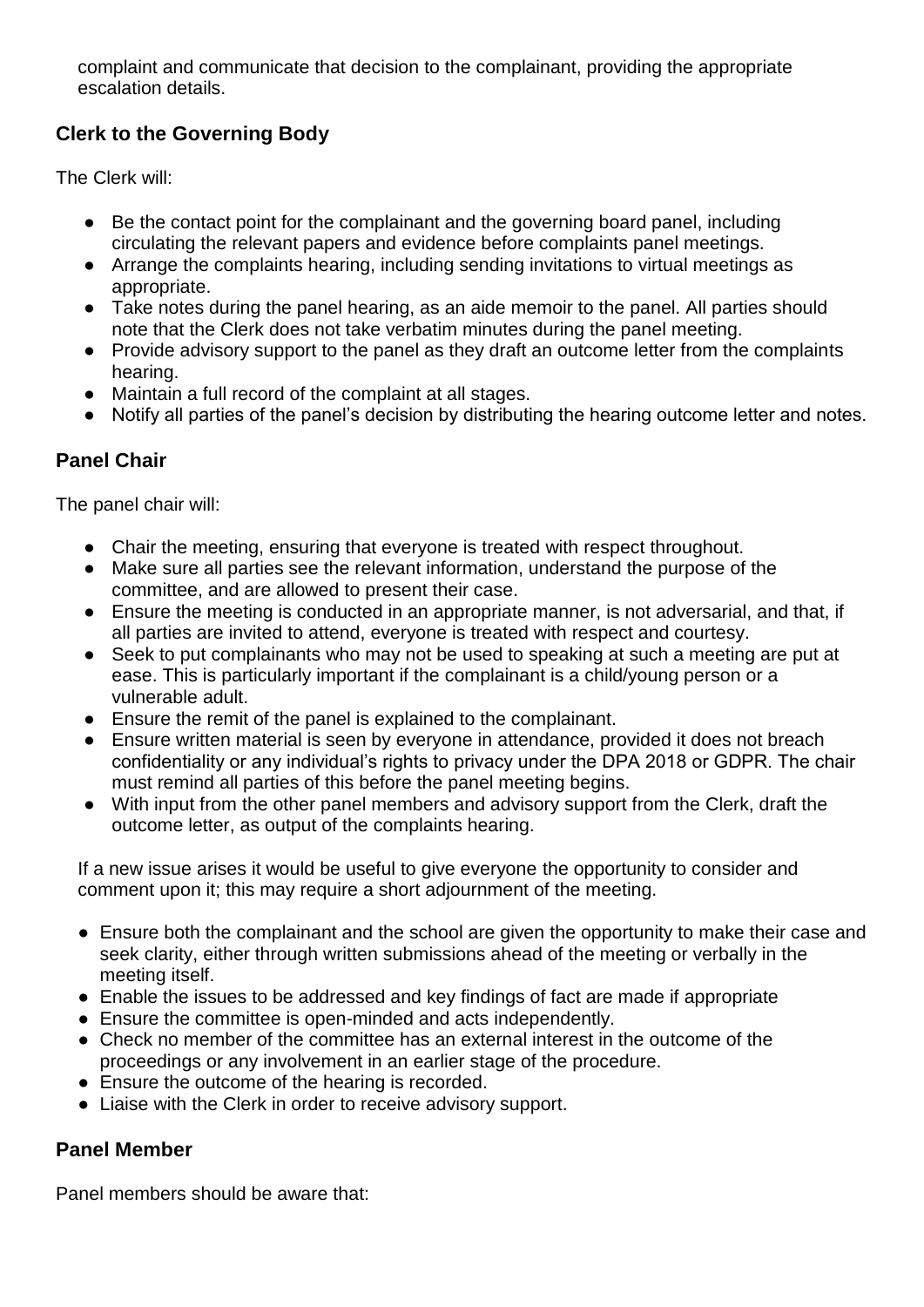- The meeting must be independent and impartial, and should be seen to be so. No governor may sit on the panel if they have had a prior involvement in the complaint or in the circumstances surrounding it.
- The aim of the meeting should be to resolve the complaint and achieve reconciliation between the school and the complainant.
- The complainant might not be satisfied with the outcome if the meeting does not find in their favour. It may only be possible to establish the facts and make recommendations.
- Many complainants will feel nervous and inhibited in a formal setting
- Parents/carers often feel emotional when discussing an issue that affects their child.
- Extra care needs to be taken when the complainant is a child/young person and present during all or part of the meeting. Careful consideration of the atmosphere and proceedings should ensure that the child/young person does not feel intimidated. The panel should respect the views of the child/young person and give them equal consideration to those of adults. If the child/young person is the complainant, the panel should ask in advance if any support is needed to help them present their complaint. Where the child/young person's parent is the complainant, the panel should give the parent the opportunity to say which parts of the meeting, if any, the child/young person needs to attend. However, the parent should be advised that agreement might not always be possible if the parent wishes the child/young person to attend a part of the meeting that the committee considers is not in the child/young person's best interests. The welfare of the child/young person is paramount.